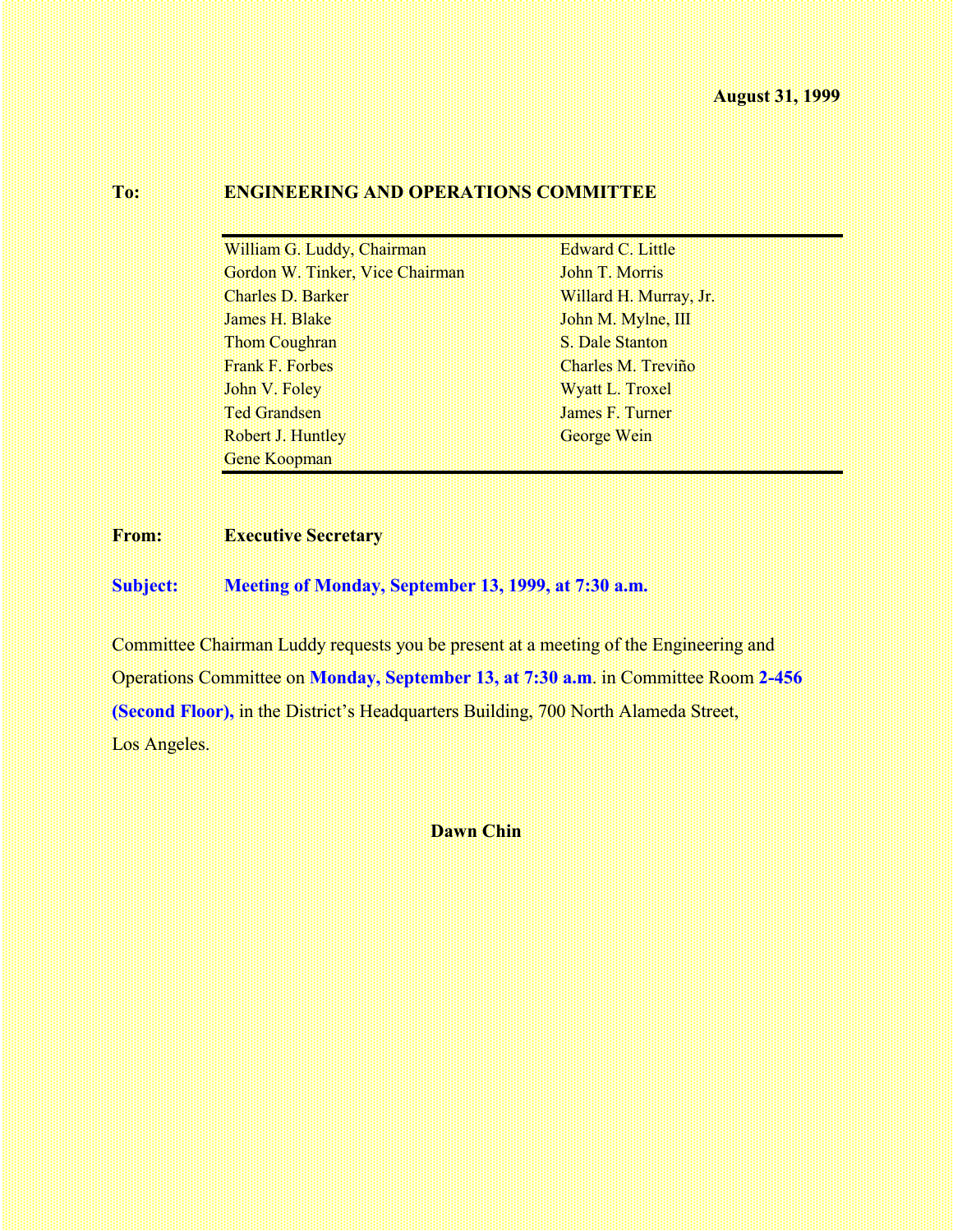# **AGENDA**

## **ADJOURNED ENGINEERING AND OPERATIONS COMMITTEE MEETING WITH BOARD OF DIRECTORS\***

## **September 13, 1999**

### **7:30 AM**

MWD Headquarters Building • Room 2-456, 2nd Floor • 700 N. Alameda Street • Los Angeles, CA 90012

**\*The Metropolitan Water District's Engineering and Operations Committee meeting is noticed as a joint committee meeting with the Board of Directors for the purpose of compliance with the Brown Act. Members of the Board who are not assigned to the Engineering and Operations Committee may attend and participate as members of the Board, whether or not a quorum of the Board is present. In order to preserve the function of the committee as advisory to the Board, members of the Board who are not assigned to the Engineering and Operations Committee will not vote on matters before the Engineering and Operations Committee.**

- **1. ADDITIONS TO THE AGENDA** (As required by Gov. Code, § 54954.2(b).)
- **2. OPPORTUNITY FOR MEMBERS OF THE PUBLIC TO ADDRESS THE COMMITTEE ON MATTERS WITHIN THE COMMITTEE'S JURISDICTION** (As required by Gov. Code, § 54954.3(a).)
- **3. APPROVAL OF THE MINUTES OF THE ADJOURNED REGULAR MEETING OF THE ENGINEERING AND OPERATIONS COMMITTEE HELD AUGUST 16, 1999**
- **4. CONSENT CALENDAR ITEMS ACTION**

None.